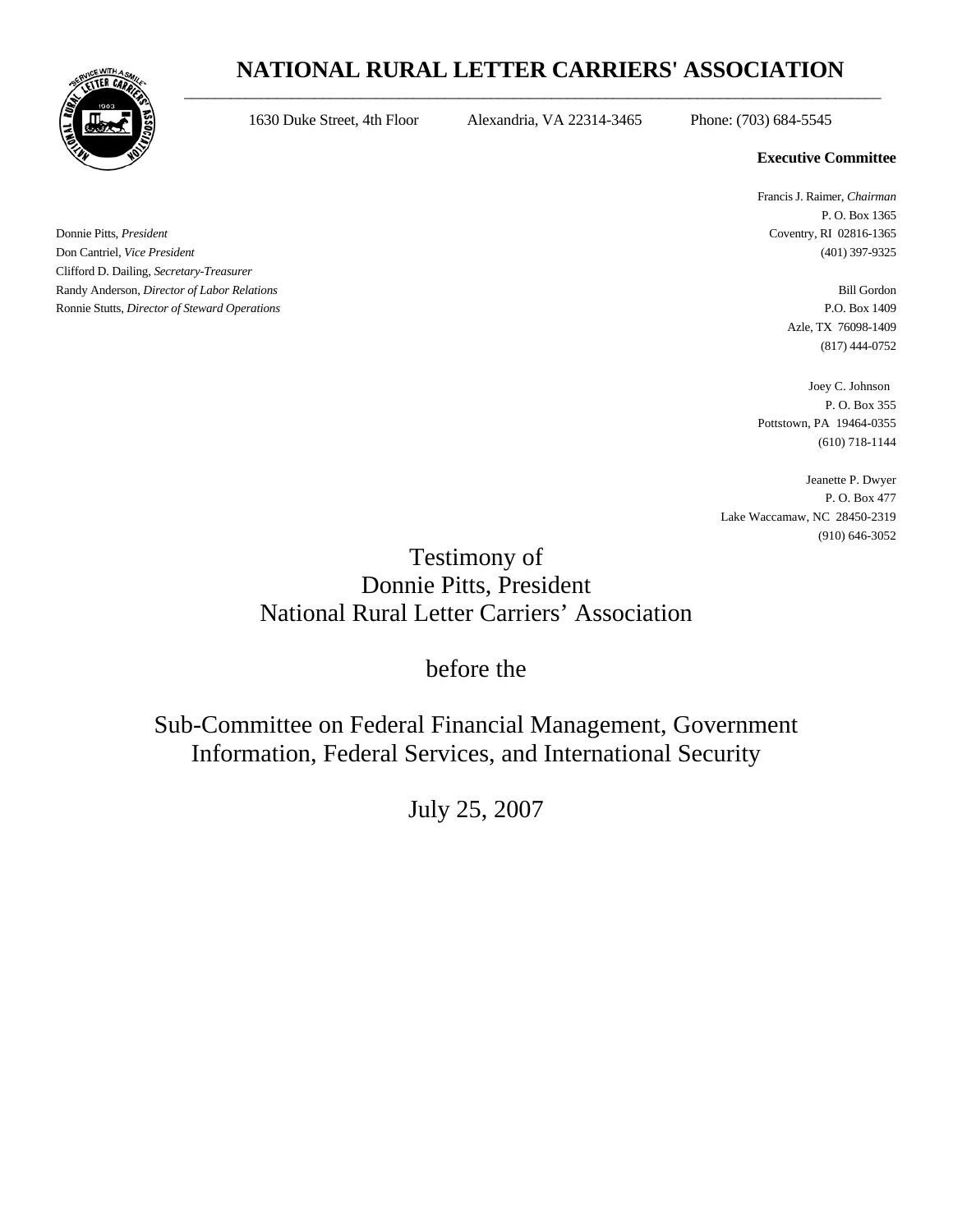Mr. Chairman, and members of the Committee, my name is Donnie Pitts and I am President of the 111,000-member National Rural Letter Carriers' Association. I want to thank you, Mr. Chairman, for holding this hearing on contracting out.<br>As of July 2007, rural carriers are serving on more than 76,000 rural

routes. We deliver to 37.6 million delivery points, and drive more than 3.4 million miles per day. We sell stamps & money orders; accept customer parcels, Express and Priority Mail, Signature and/or Delivery Confirmation, Registered and Certified Mail, and serve rural and suburban America to the "last mile."

 There is a saying that if you refuse to recognize the past you shall be forced to relive it. I was reading over a back issue of our national magazine, *The National Rural Letter Carrier,* from May 11, 1991, when the President at the time, Vernon Meier, testified before Congress, saying the "NRLCA is concerned that we are beginning to see a pattern of deliberate…conversion of many areas to Highway Contract Routes." To which a congressman replied, "We need to pass some kind of law where you cannot contract out those kinds of services." So now here we are, 16 years later, and I come before you to urge you to pass legislation to stop the growth of Contract Delivery Service (CDS).

 Mr. Chairman, I am pleased to report that as of July 17, there are 35 co-sponsors of Senator Harkin's bill, S. 1457, a bill that would prevent the United State Postal Service (USPS) from entering into any contracts with any motor carrier or other person for the delivery of mail on any route with 1 or more families per mile. I am sadden, however, that only one Republican, Senator Cochran of Mississippi, is a co-sponsor of S. 1457. I had hoped this bill would have received more bi-partisan support.

 Is it because the Postal Service has suggested that Contract Delivery is a matter for collective bargaining and not a policy question? I hope not because contracting out most certainly raises significant policy questions – particularly when the safety and security of the mails is at stake. Mr. Chairman, I am sure by now that everyone knows that the NRLCA and the Postal Service could not reach an agreement during our recent contract negotiations, and we are headed toward interest arbitration. What is less well known is that, unlike our friends in the city carrier craft, contract delivery services were never brought forward during our union's talks with the Postal Service. We don't see what the Postal Service is doing now as a collective bargaining issue; we see it as a policy issue.

 There are a number of different policies already in place with the Postal Service to limit what can and cannot be contracted out. Our National Agreement with the Postal Service contains an article which addresses subcontracting, Article 32. Article 32 sets the standards and policies under which routes can be subcontracted. The Postal Service's P-5 Handbook which "establishes the national policy and procedures for the operation and administration of highway contract routes." That handbook language states that a route that serves less than one family per mile may be converted to CDS. Additionally, we have grievances at the national level that challenge the improper contracting out of mail delivery. Mr. Chairman, we, as a Union, have done everything within our power, utilizing policies, and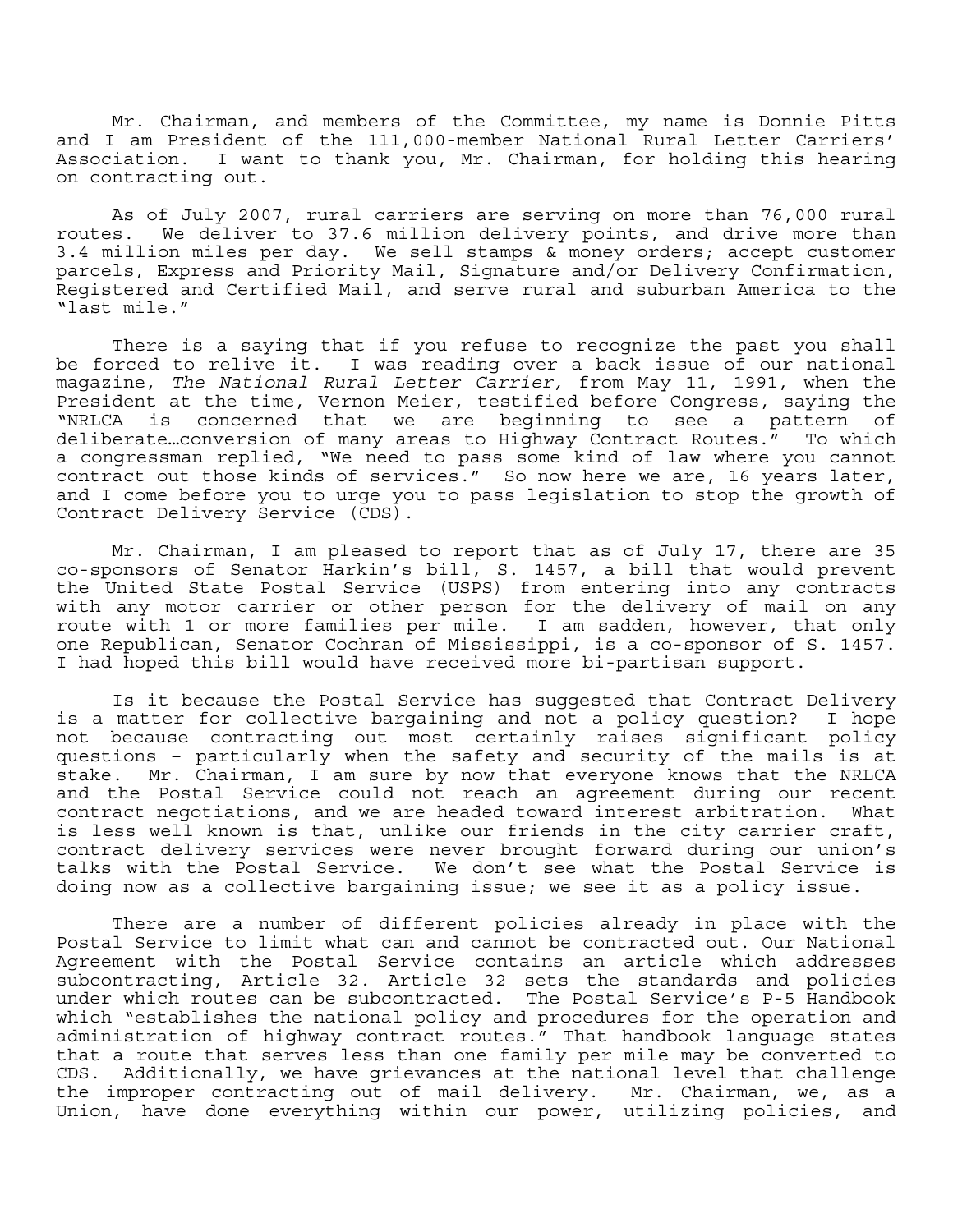agreements with the Postal Service, to stop the Postal Service from contracting out the delivery of mail. Despite this, the Postal Service continues to ignore all these policies and agreements and continues to contract out routes. I'm asking that you support S. 1457, and pass this vital legislation to stop CDS.

 In May, the House of Representatives held a site hearing in Chicago regarding the slow delivery of mail. It's been rumored another site hearing will be held in Los Angeles at a future date. Congressmen in New Mexico are scheduling meetings with officials from the Postal Service to discuss staffing concerns and persistent service problems throughout New Mexico. When the Postal Service announces the consolidation or closing of a facility within the state, that Senator gets involved. During the passage of Postal Reform, even an issue like work-sharing—(the discounts the Postal Service gives to mailers who provide presorted mail)—was made into a policy issue. Every time the Postal Service enters into a worksharing agreement with a mailer, the end result is a postal employee not performing the work.

 Even outside of the Postal Service, Congress has gotten involved in issues that Congress does not directly oversee. In February 2006, The Administration stated its approval of a deal that would have given a company based in Dubai operating authority of U.S ports around the country. Congress, rightfully so, saw a deal like this as potential security hazard to our nation, and used its oversight capacity to investigate and stop the sale. Congress needs to once again see the potential security hazard of allowing our nations mail to be handed over to contractors without proper background and identification checks, and keep the mail in the hands of U.S employees.

What I'm trying to point out using these examples is that when there is a problem with the mail service, closing of facilities, security, or any other problem, Congress gets involved to correct that problem. My question is why isn't Congress getting involved in stopping contracting out? Do they not see this as an issue just as important as service problems or the consolidation of facilities? I have no problem telling you this is an issue that is just as important as the others.

 Letter carriers are the face of the Postal Service. We are the ones the American public sees out in the streets every day delivering their mail. They get to know us; they become our friends; and they trust us. This honor, for the third year in a row, has earned the Postal Service the distinction of being named the most trusted government agency by the Ponemon Institute, LLC.

 The Postal Service scored 83 percent, according to the survey. It was one of the few federal agencies to increase its customer satisfaction and trust scores from the previous year. The average trust score among the 60 agencies surveyed was 47 percent.

I reference this survey because the public perception of the Postal Service is **DELIVERY**. If the Postal Service fails to deliver because of here-today-gone tomorrow contractors, the mailers will find another way to get their message to the public. I care about the future of the Postal Service. I want the Postal Service to succeed. But hiring non-loyal, nonliable contractors is not the way to ensure the success of the Postal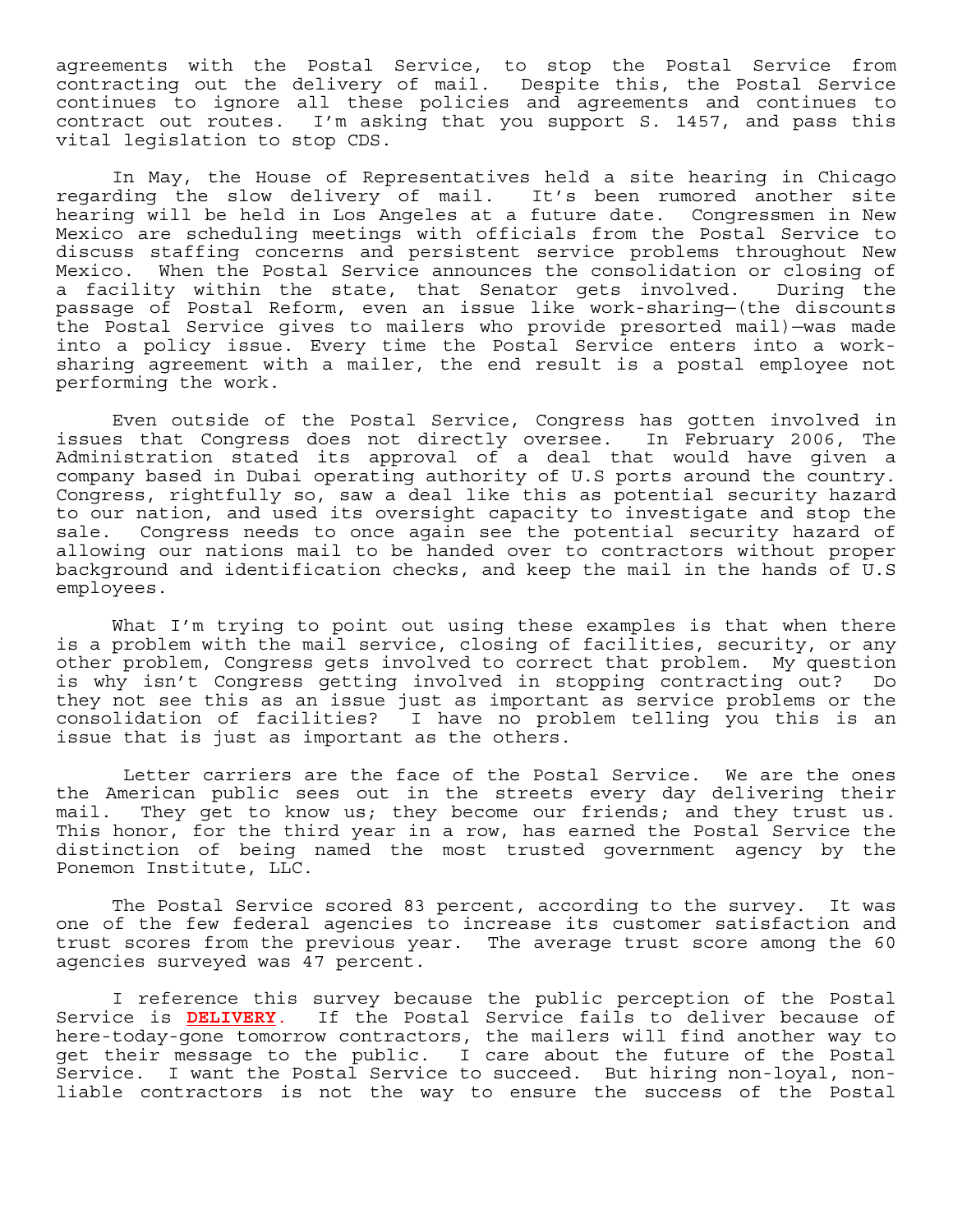Service.

So why is the United States Postal Service contracting out? The Postmaster General would have you believe that the recent enactment of the Postal Accountability and Enhancement Act (PAEA) is the reason. This law, of course, mandates the USPS must adjust rates only up to the Consumer Price Index (CPI). Because of this, the Postal Service is pleading poverty, saying it must now consider and evaluate any new territory to be delivered using CDS.

While we as a Union are used to the Postal Service pleading poverty (we are of course in a contract negotiation year and it is expected the USPS will claim "poverty"), but in our view, the PAEA did more than just mandate that the USPS must operate under the CPI Index. It also released billions of dollars in the repeal of the escrow account and the transfer of the military pension obligation back to the Treasury Department. With the repeal of the escrow account and the transfer of the military pension obligation, the USPS is freed up of \$105 billion in obligations they no longer have (the escrow account was valued at \$78 billion over the course of its payments, and the transfer of the military pension obligation was commonly valued at \$27 billion dollars).

But the Postal Service is still pleading poverty. Why? Because the PAEA also mandates they must make payments into the newly created Retiree Health Benefits Fund. Payments into this fund have made the Postal Service broke, or has it?

The transfer of the escrow account only changes the way the Postal Service reports the money on their fiscal report. These funds have previously not been available to use for operations in the first place. Also, under accounting rules, the outstanding debt from retiree health care is not recognized until a payment is made toward it - at which point the debt becomes real. So, the payment is counted as an expense. But, in real financial terms, paying down a debt does not make you poorer. In fact, every dollar paid is matched by a decrease of one dollar in outstanding debt. Mr. Chairman, this is analogous to prepaying a mortgage.

Instead of the escrow money showing up as an asset, it is now reported as a liability because the escrow money was transferred into payments made for the Retiree Health Benefits fund. But the Postal Service has already paid that amount to the escrow account, and has already collected the money to offset the payment. The rate increase in January 2005 was meant to cover this escrow expense.

In addition, the payments made into the new Retiree Health Benefits fund consist largely of the repayment of an existing obligation of the USPS to its retirees. After ten years, the USPS will have a fully funded health benefits fund for its retirees. In other words, the USPS is paying down a debt that it already owes itself.

 Mr. Chairman, you, and Senator Collins spent years passing Postal Reform to make the Postal Service more viable for the  $21^{st}$  Century. I don't believe the Postal Service of the future you all envisioned while working on Postal Reform was going to be made up of contract employees. Instead, I think you envisioned the Postal Service of the future as a good paying, middle-class job, with decent health and retirement benefits. Delivering the mail for this Postal Service of the future should be properly trained,